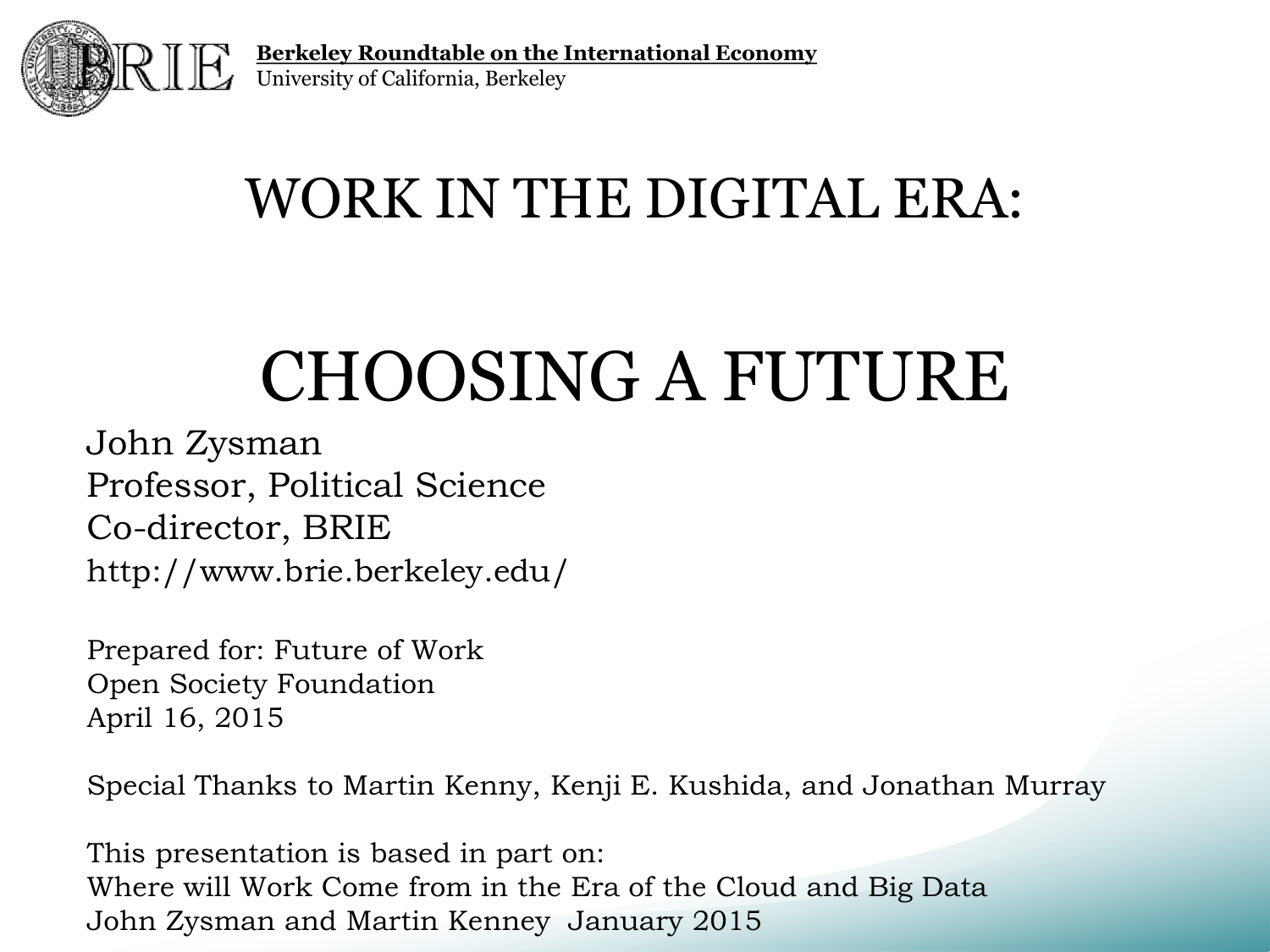

> Utopia / Dystopia: Pioneers and Skeptics

- The Pioneers: Creating a Utopia – Noyce, Jobs, Sanders, Sporck (Gates in Seattle)
- Skeptics: Generating a Dystopia –Vonnegut (Player Piano)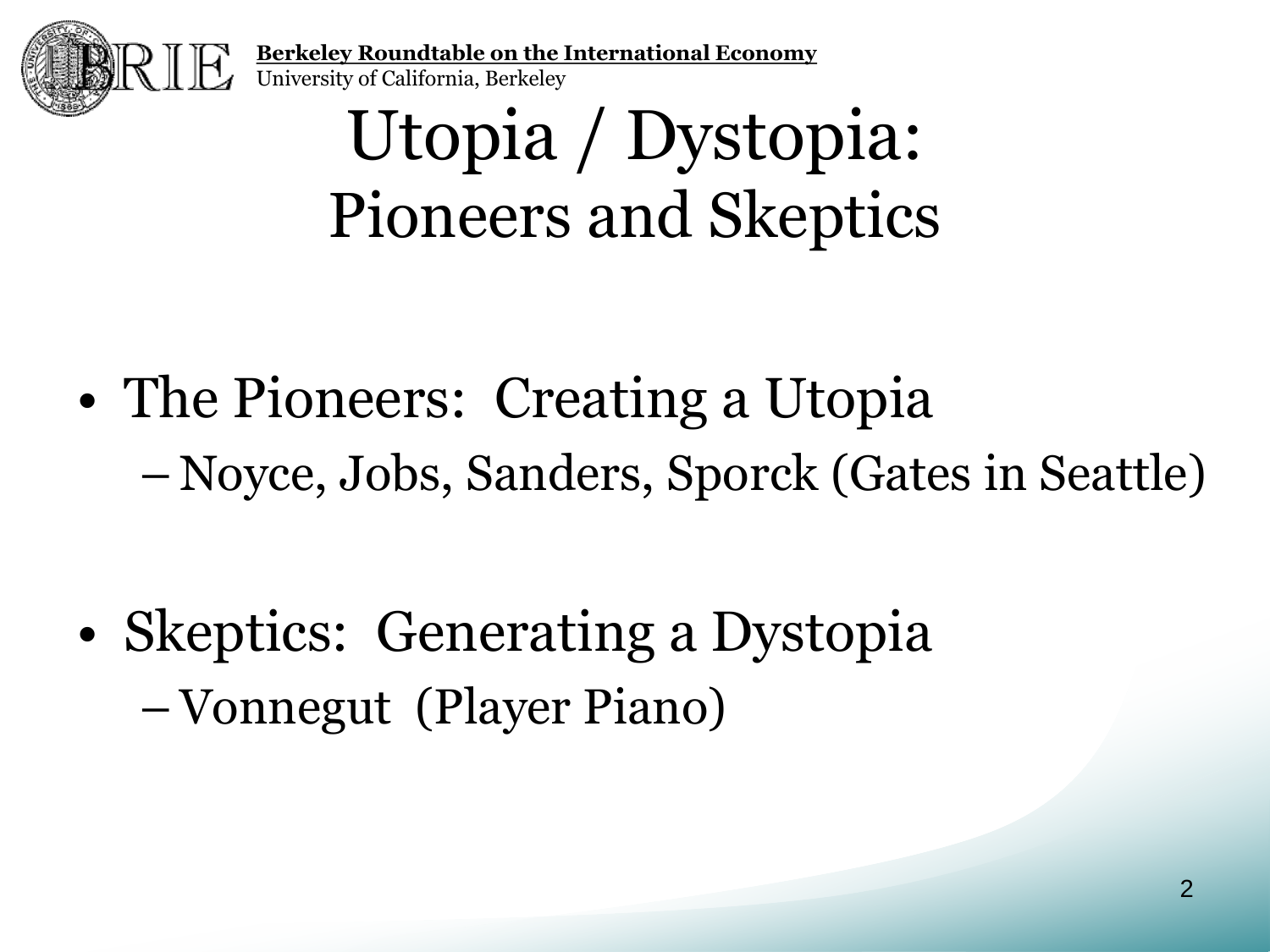

### How Revolutionary is the Digital Revolution?

# WHAT NEW ECONOMY AND SOCIETY WILL WE SHAPE WITH OUR DIGITAL TOOLS ?????

http://www.brie.berkeley.edu/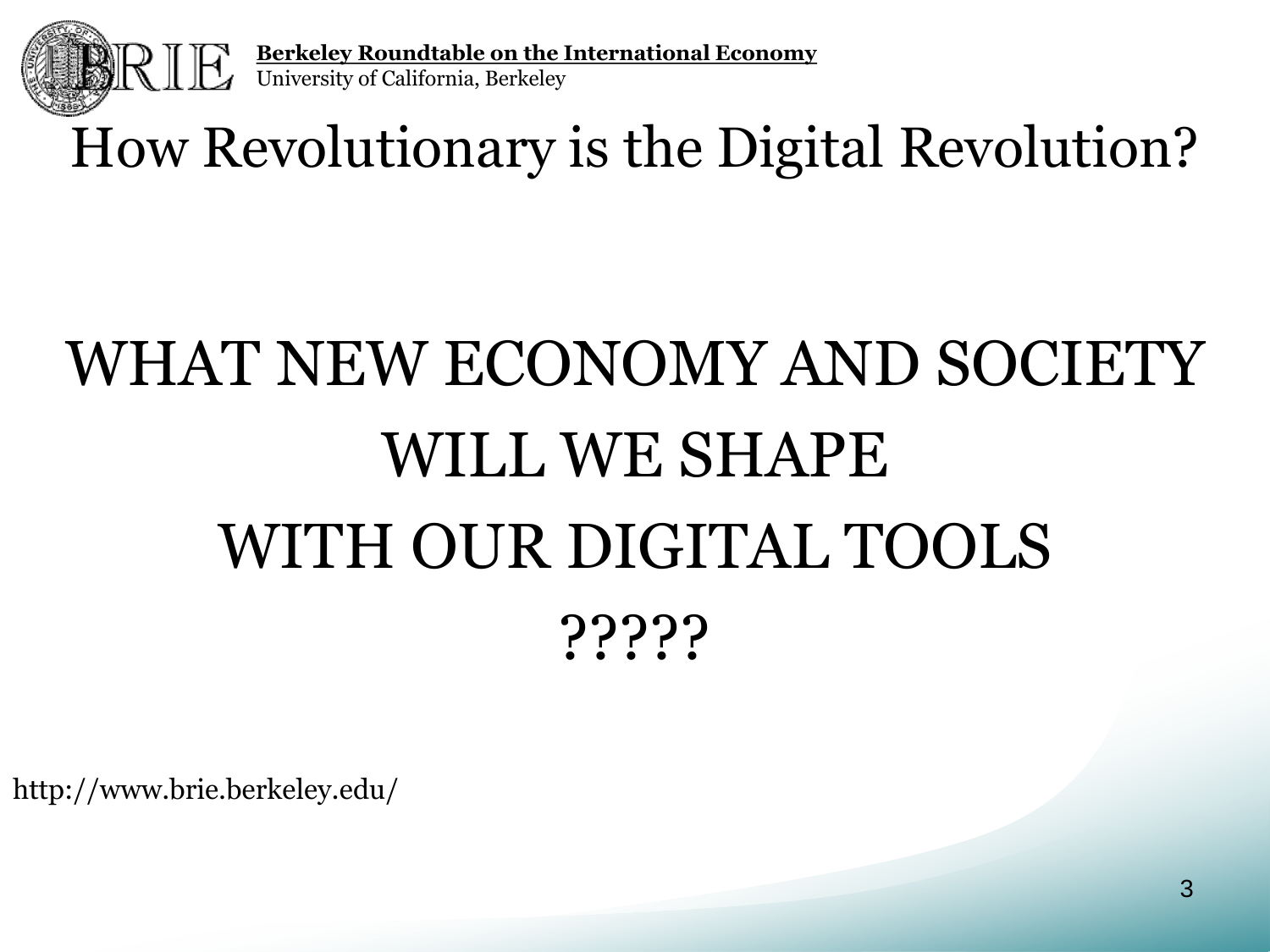

- Technology does not dictate:
	- Consequences depend on *deployment*, how it is used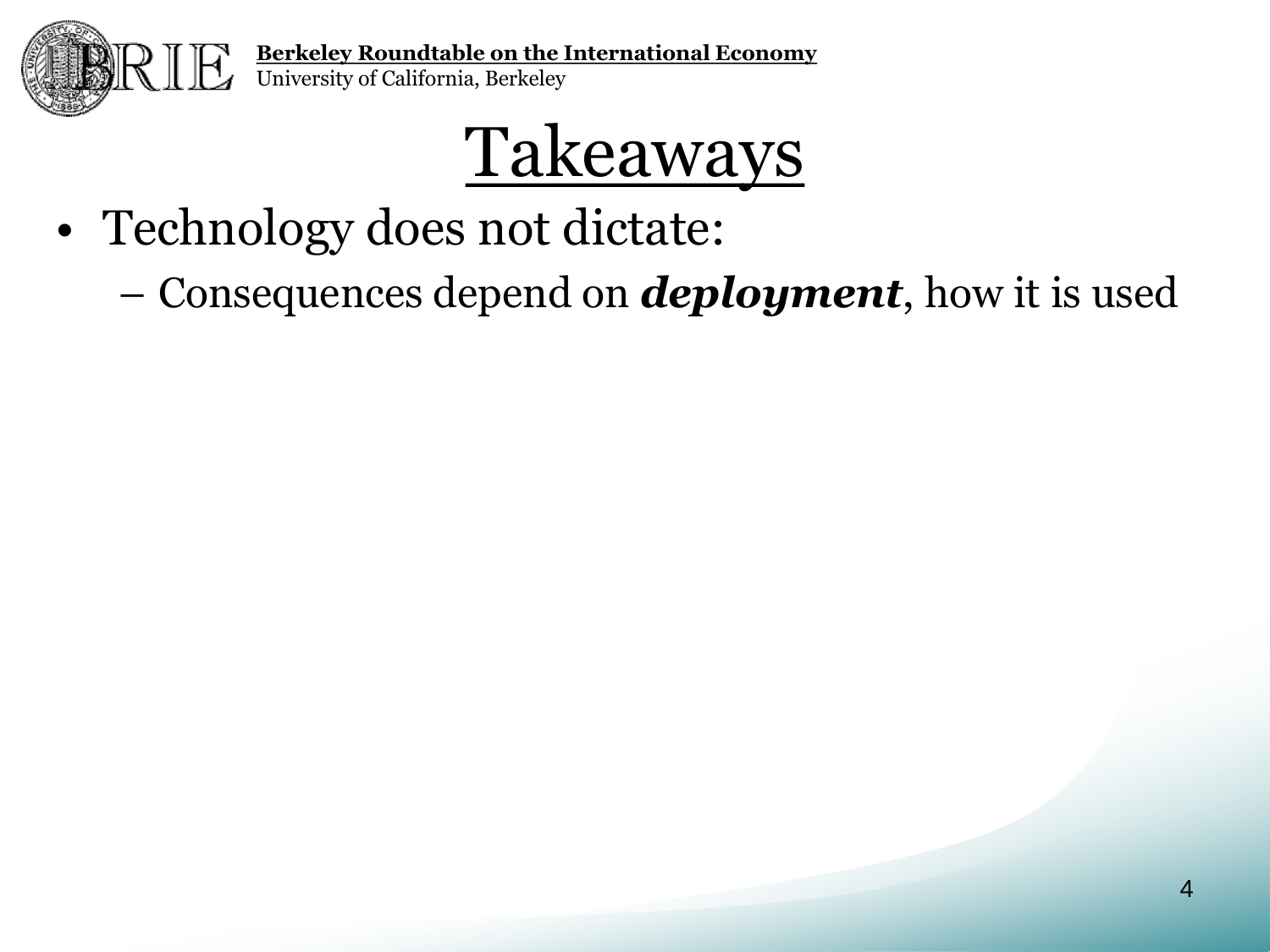

- Technology does not dictate:
- Deployment strategies and work organization: – Are workers asset to be promoted or simply cost to be contained: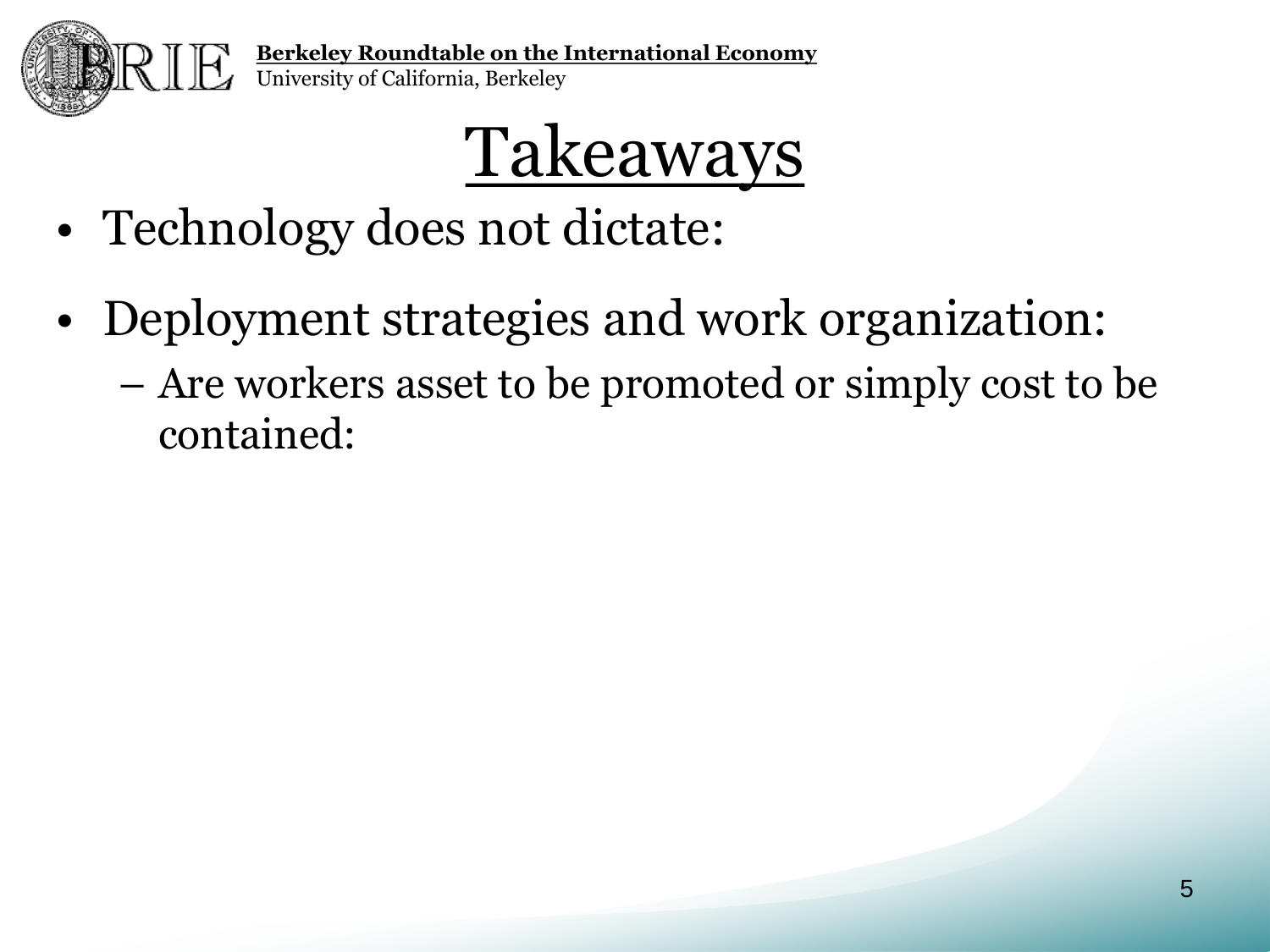

- Technology does not dictate:
- Deployment strategies organization matter:
- The People Factor: Answer to The Algorithmic dilemma:
	- The Routine can be automated
	- Automation can be copied
	- Sustained innovation requires human imagination and implementation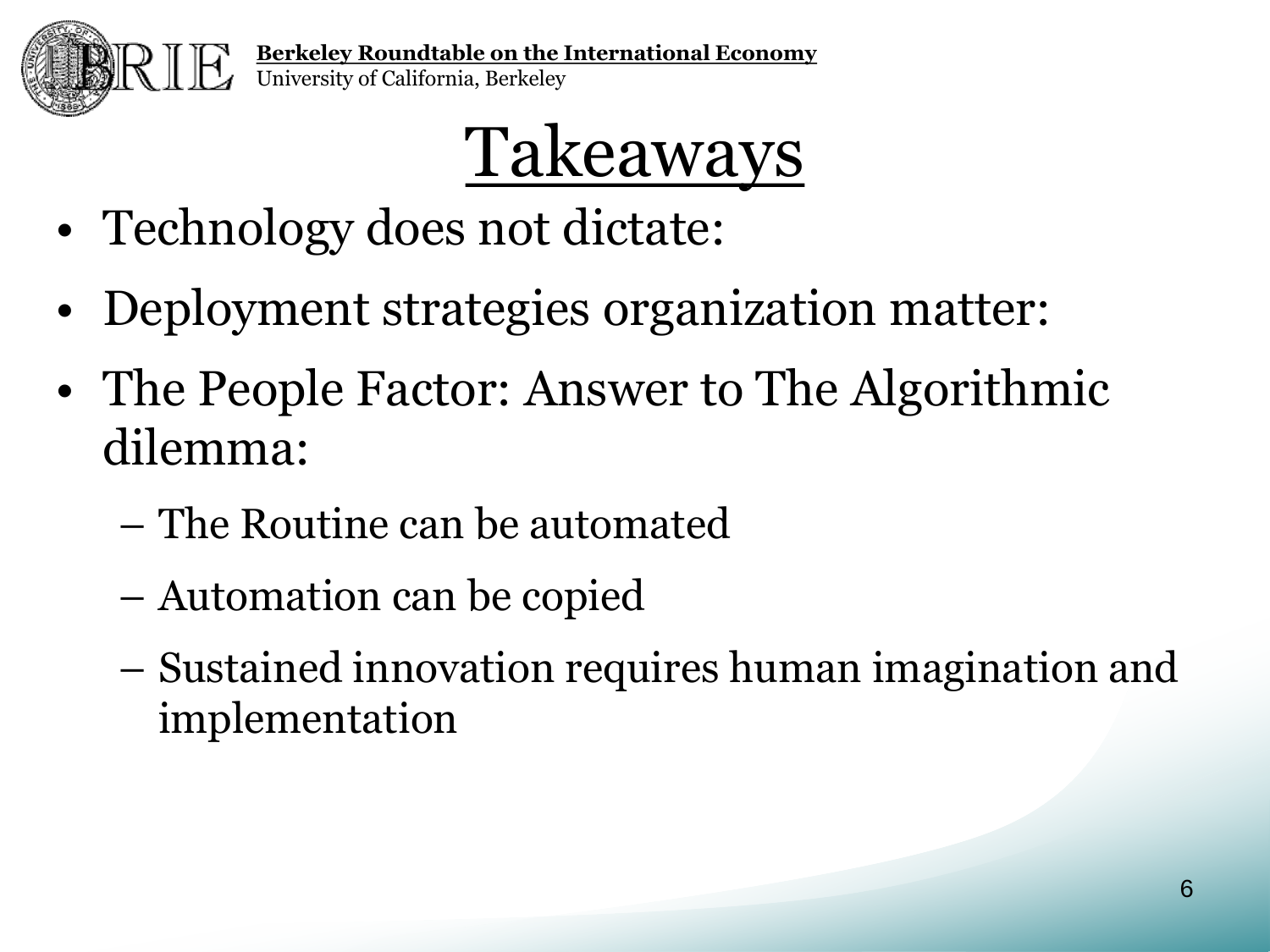

- Technology does not dictate:
- Deployment strategies and work:
- The algorithmic dilemma: Anything routine
- Deployment outcomes rest on policy, as well as corporate strategy:
	- Regulating Protections: Workers, Communities, Clients
	- Social policy: Markets, Employment, Citizenship
	- Competition Policy: Who gains and how do we compete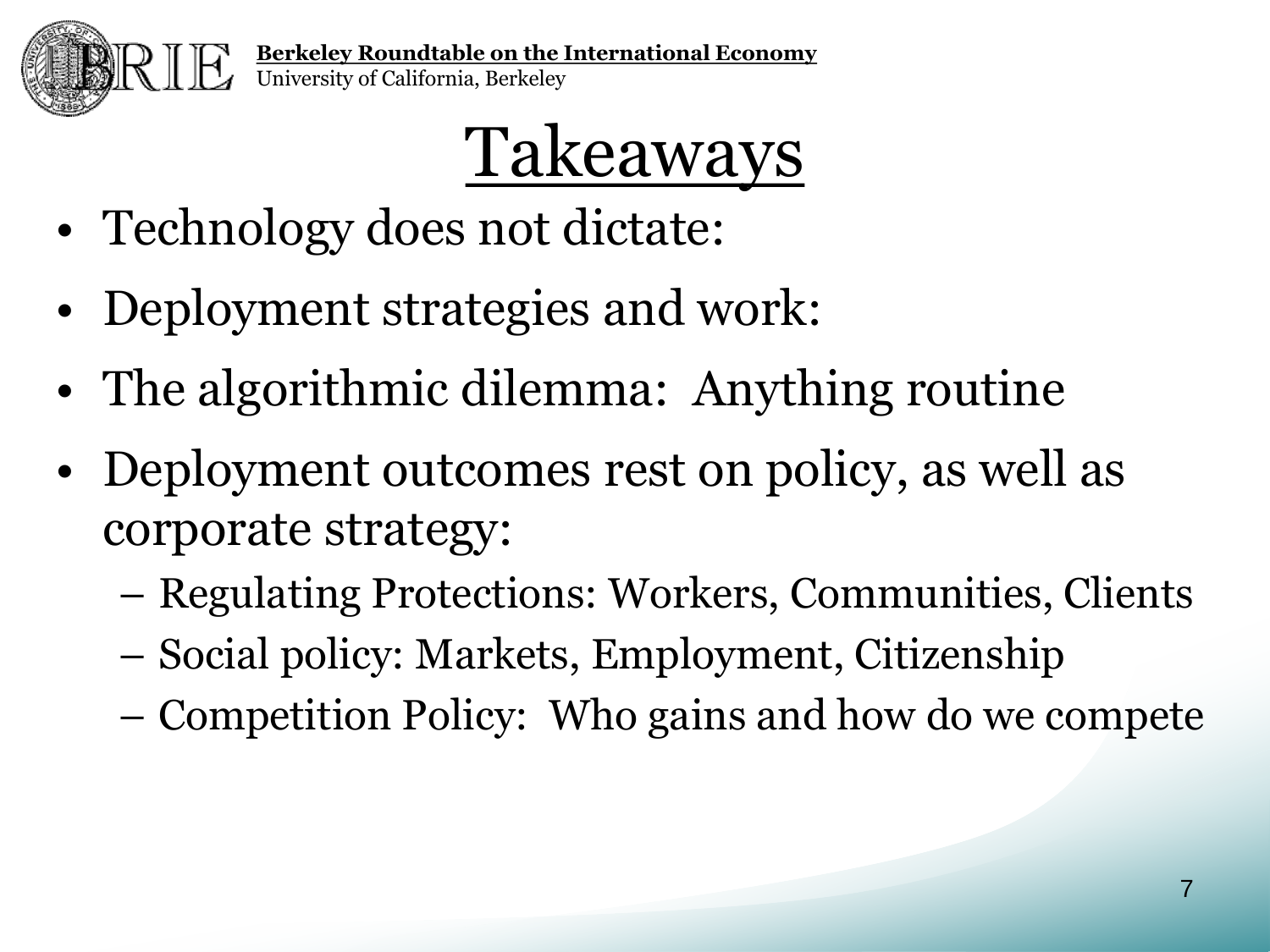

### Technology and Work in the Digital Economy

- The Algorithmic Revolution: – The services transformation and the internet
- The Cloud Acceleration/ The Platform Era: – Algorithms live in the Cloud as Platforms

Where Will Work Come from in A Digital Age John Zysman and Martin Kenney http://www.brie.berkeley.edu/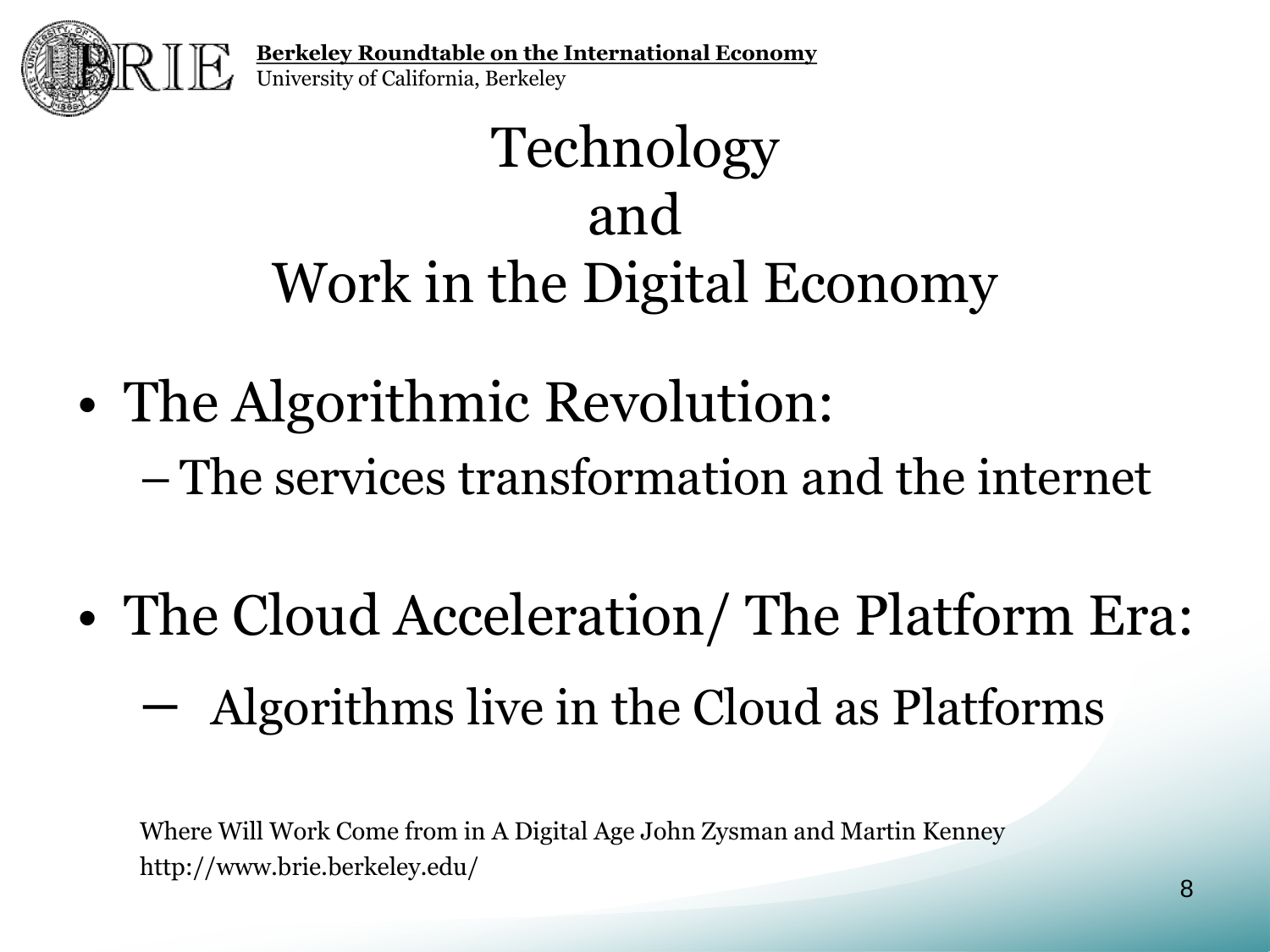

**Services with Everything**

# The Algorithmic Revolution

- Aspects of activities can be converted into:
	- Formalizable, codifiable, processes
	- Often with clearly defined rules for their execution
	- These are computable algorithms
- Software layer over everything: Evident throughout the economy

Services with Everything: The Digital Transformation of Services <http://brie.berkeley.edu/publications/wp187a.pdf>

The Algorithmic Revolution: The 4<sup>th</sup> Services Transformation: Communications of the ACM, Vol. 49 No. 7,

available at: <http://www.brie.berkeley.edu/publications/wp171.pdf>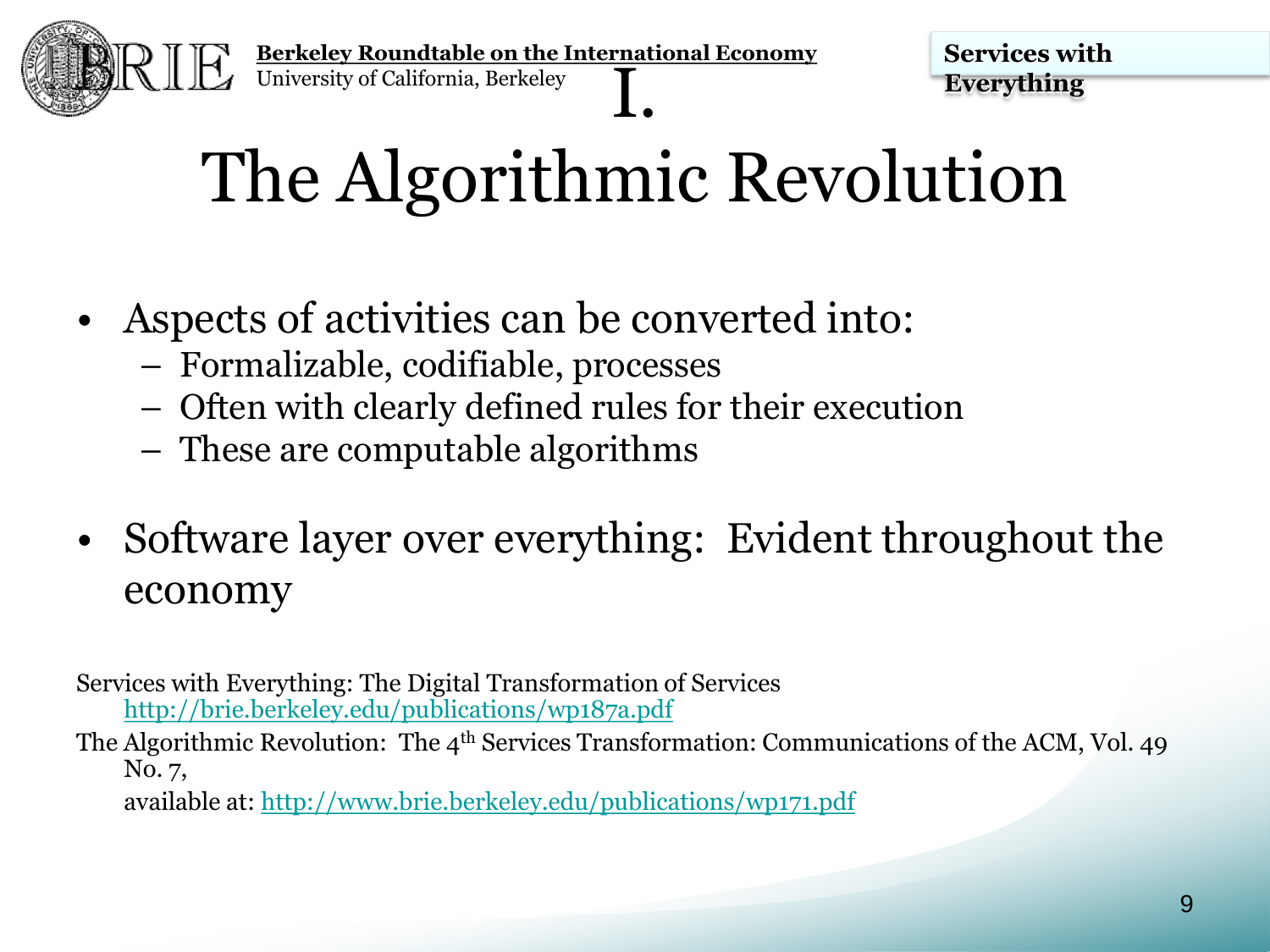

**Services with Everything**

# Algorithms: Software Layer Across Production

- Control Systems for Manufacturing
- ICT tools applied to services/markets/ social activities
	- Services with Everything
		- Automated
		- Augmented Human Services
		- Hybrid

Services with Everything: The Digital Transformation of Services http://brie.berkeley.edu/publications/wp187a.pdf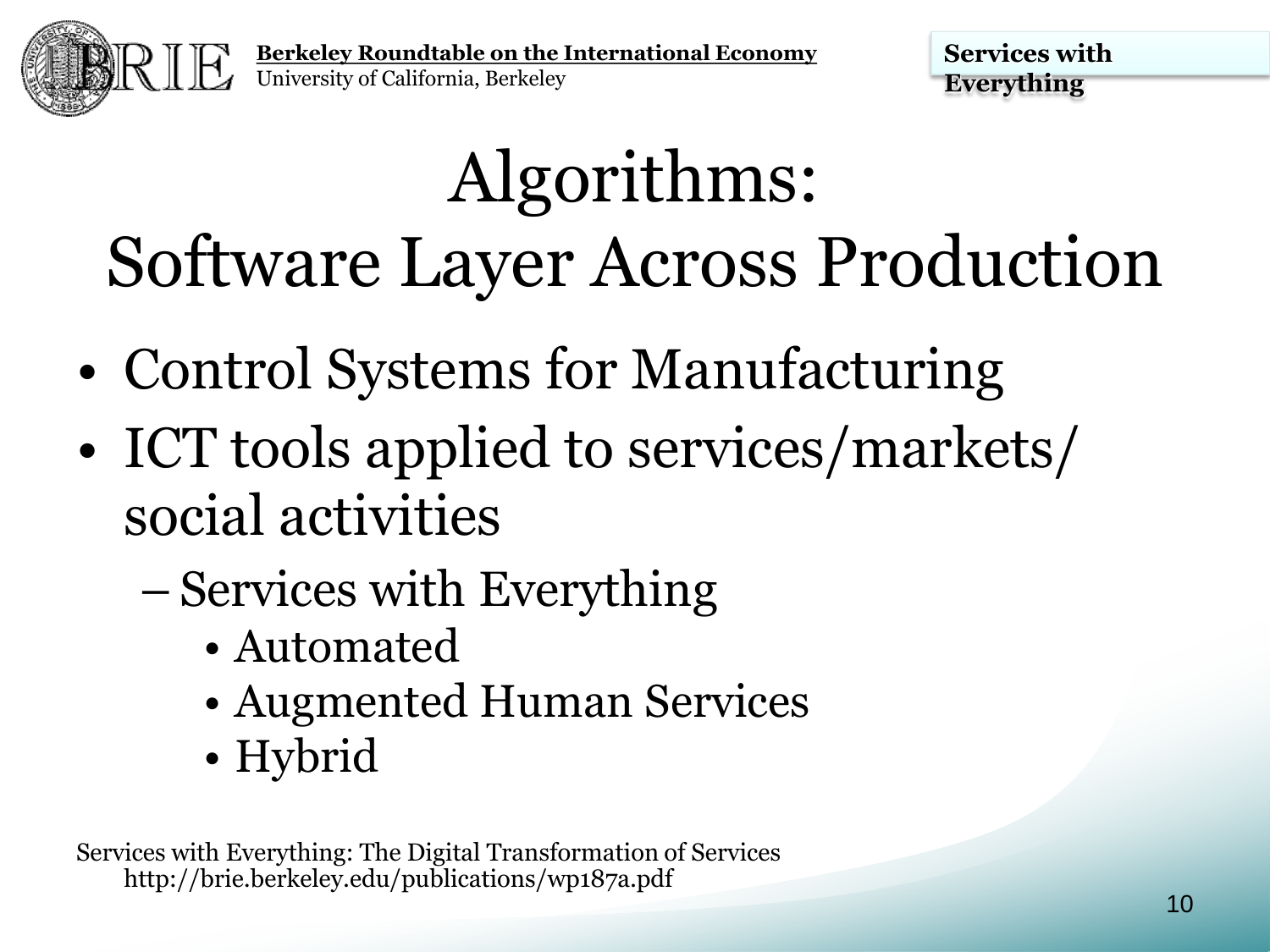

## The Algorithmic/Services Dilemma

- The Routine can be automated
- Automation can be copied
- Sustained innovation requires human imagination and implementation:
	- The high road adaptation to the algorithmic revolution is effectively using People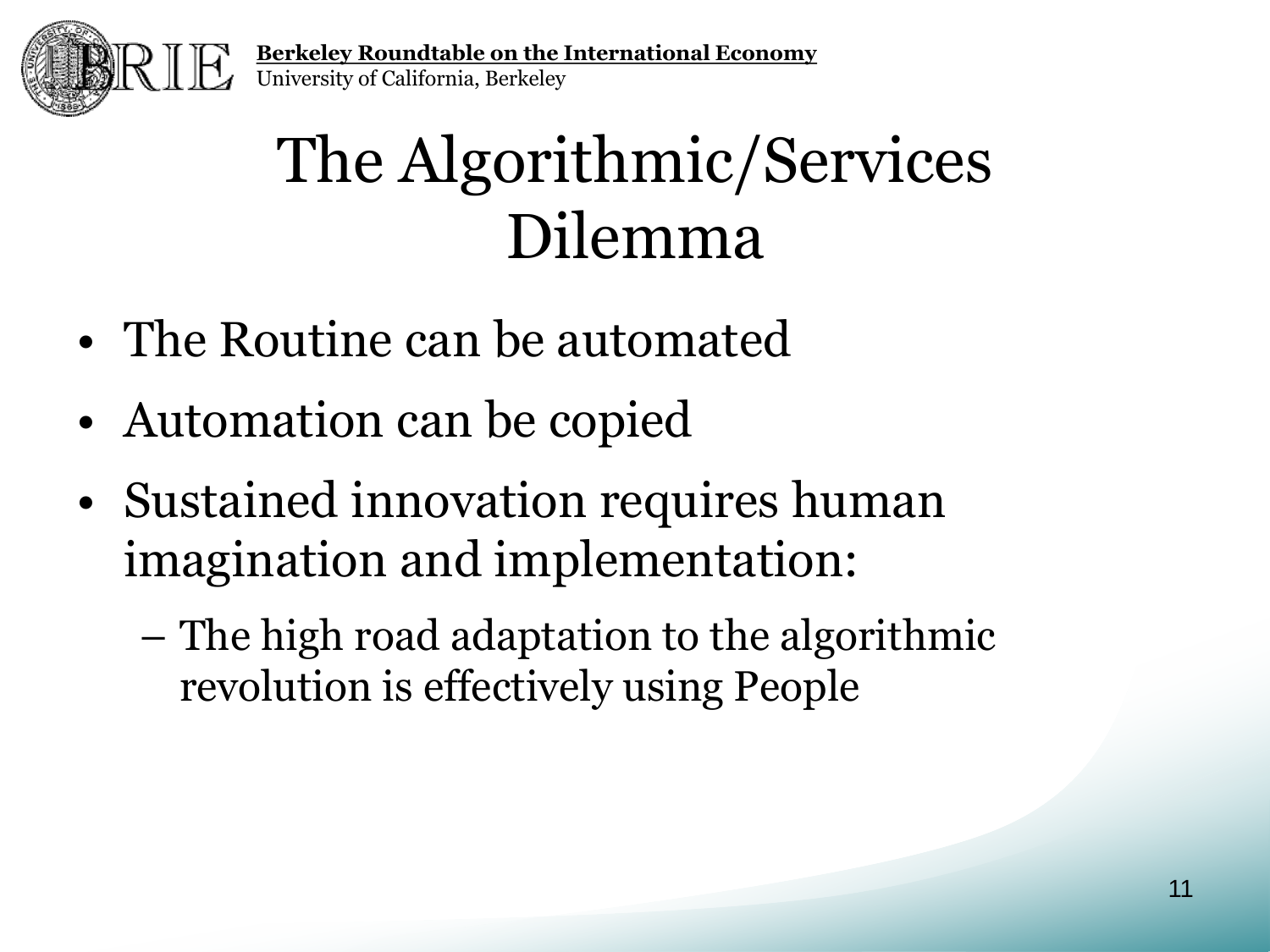

#### II.

#### Algorithms Go to Live in the Cloud: The Era of the Platform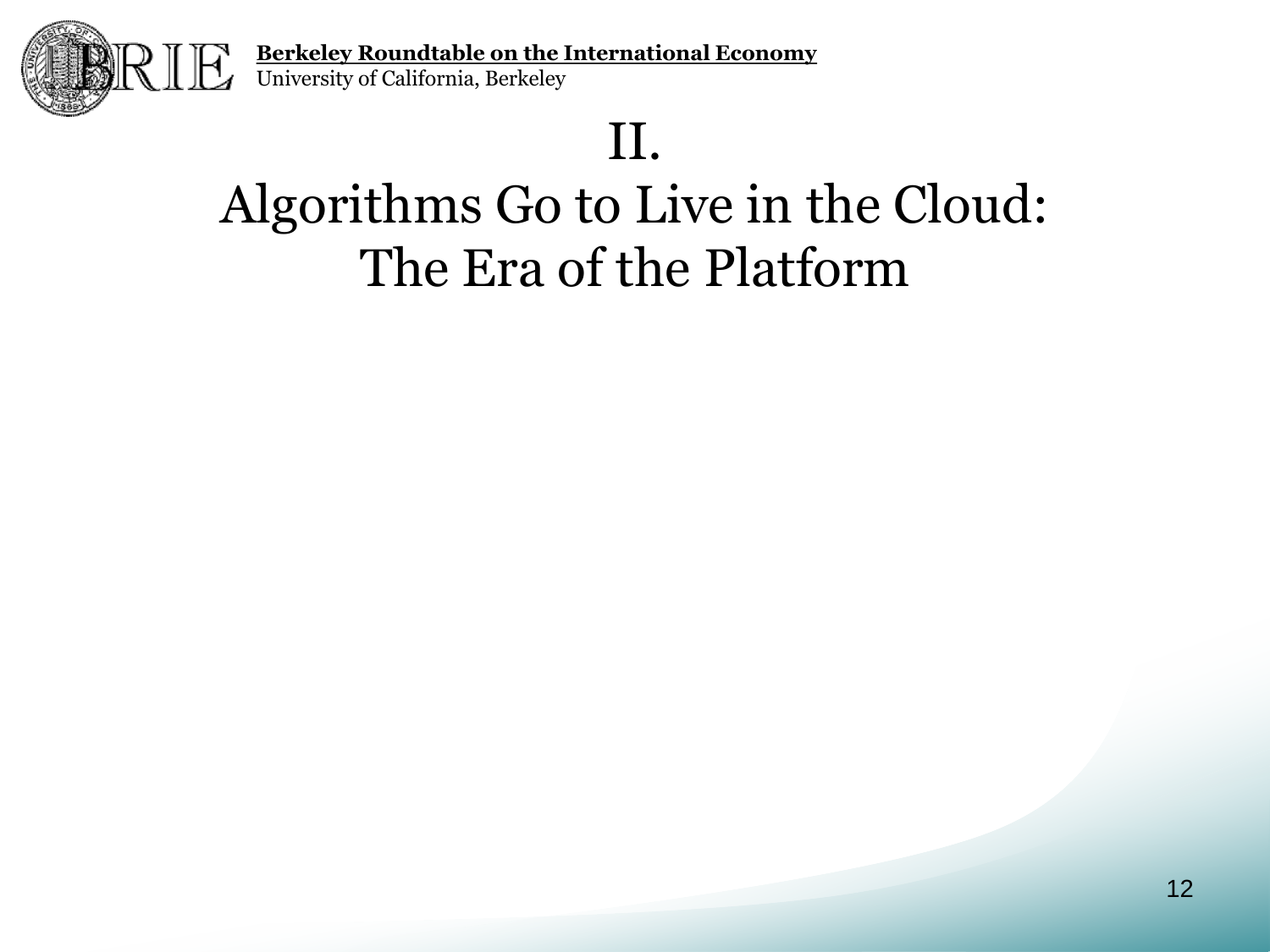

## Cloud Computing Will Accelerate the Production Transformation

- Architecture (how) not just geography (where)
- The IT platform in an era of "computing" resource" abundance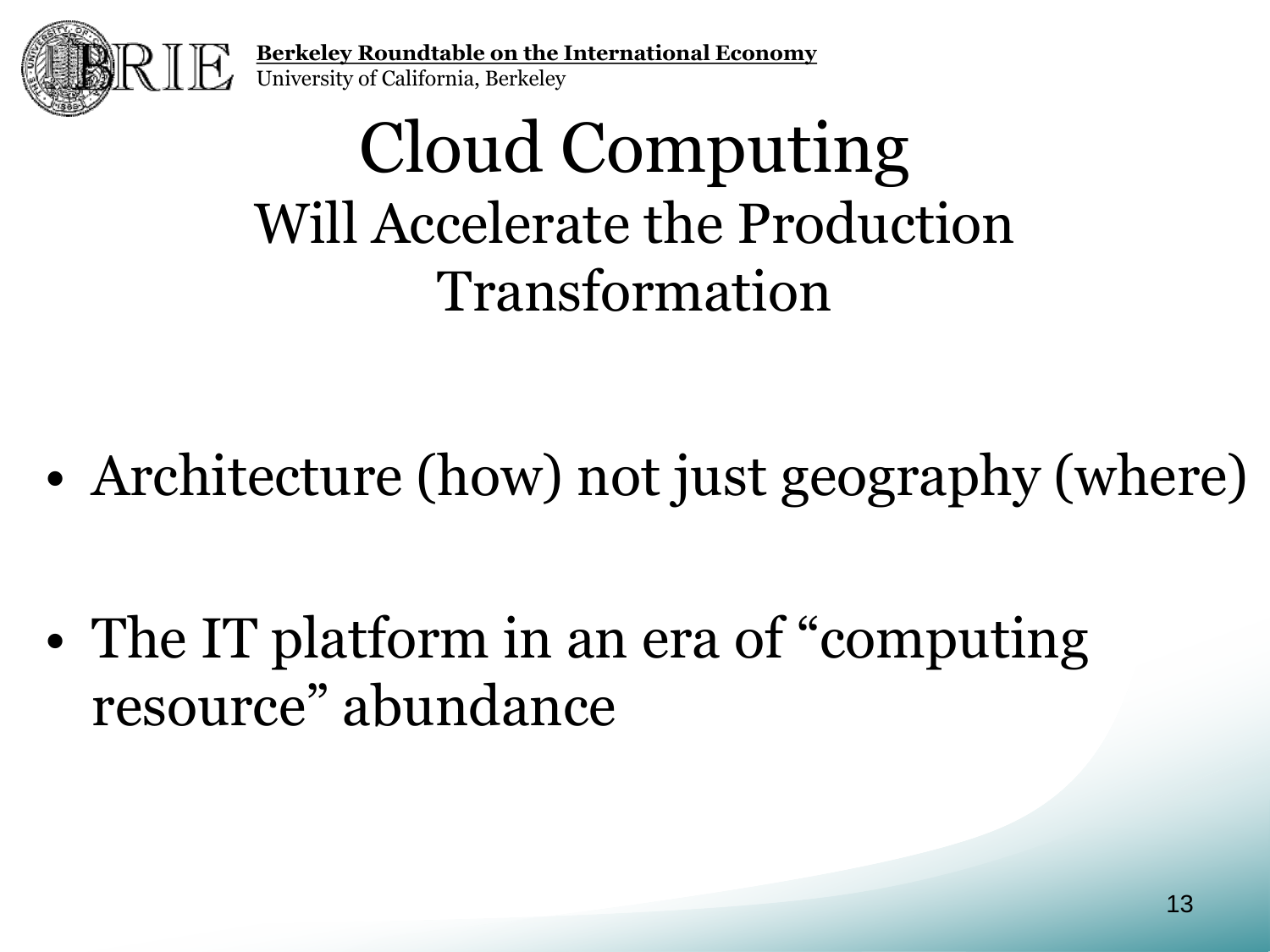

**Berkeley Roundtable on the International Economy**

University of California, Berkeley

The Cloud Computing "Stack"

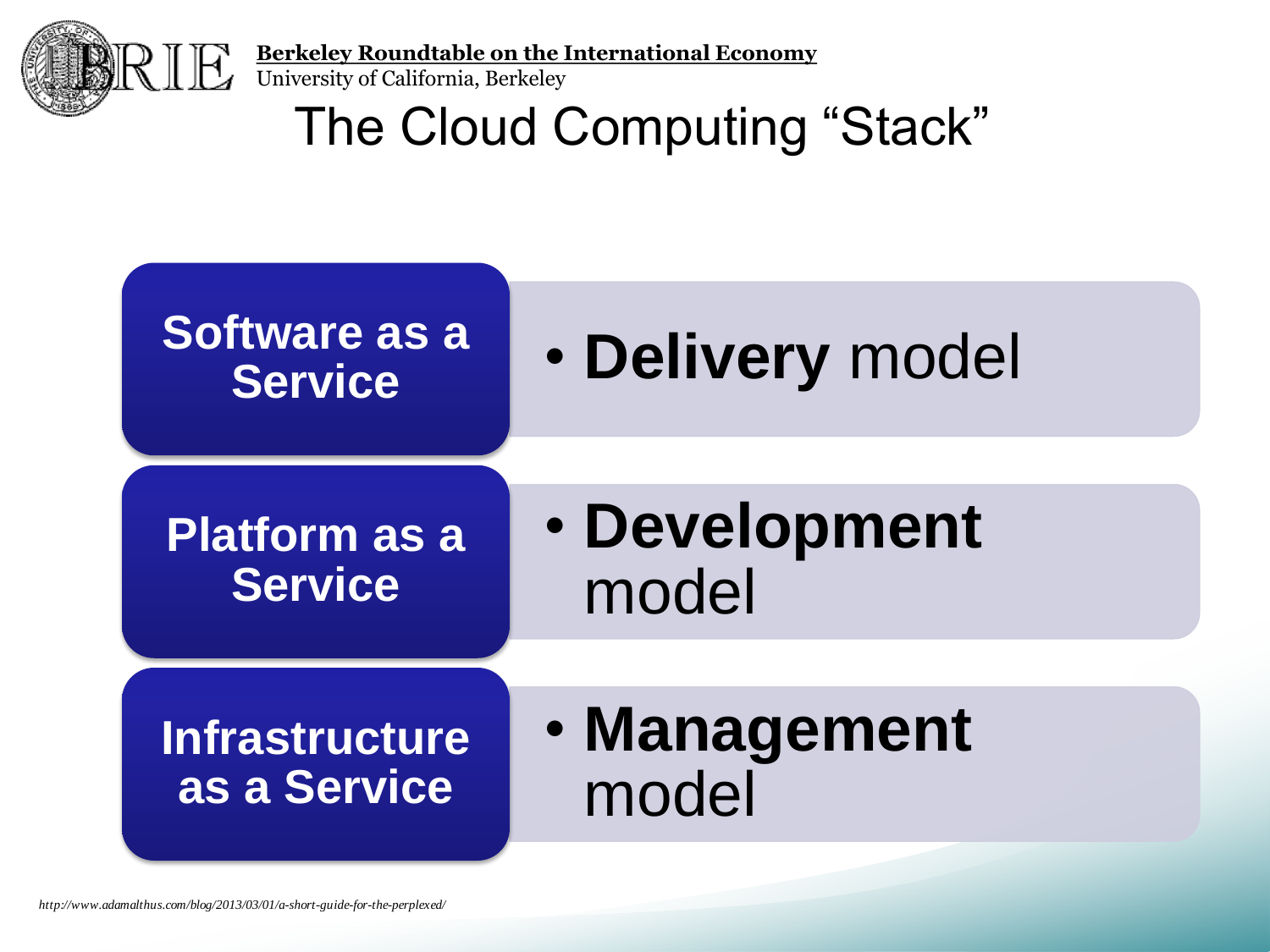

**Berkeley Roundtable on the International Economy** University of California, Berkeley What is Distinct about Cloud? The Magic of Abstraction

- Layers of abstraction enable loosely-coupled architectures
	- Loose-coupling enables elastic scaling and resource pooling
	- Program state, data and logic decoupled from each other
	- Applications decoupled from Infrastructure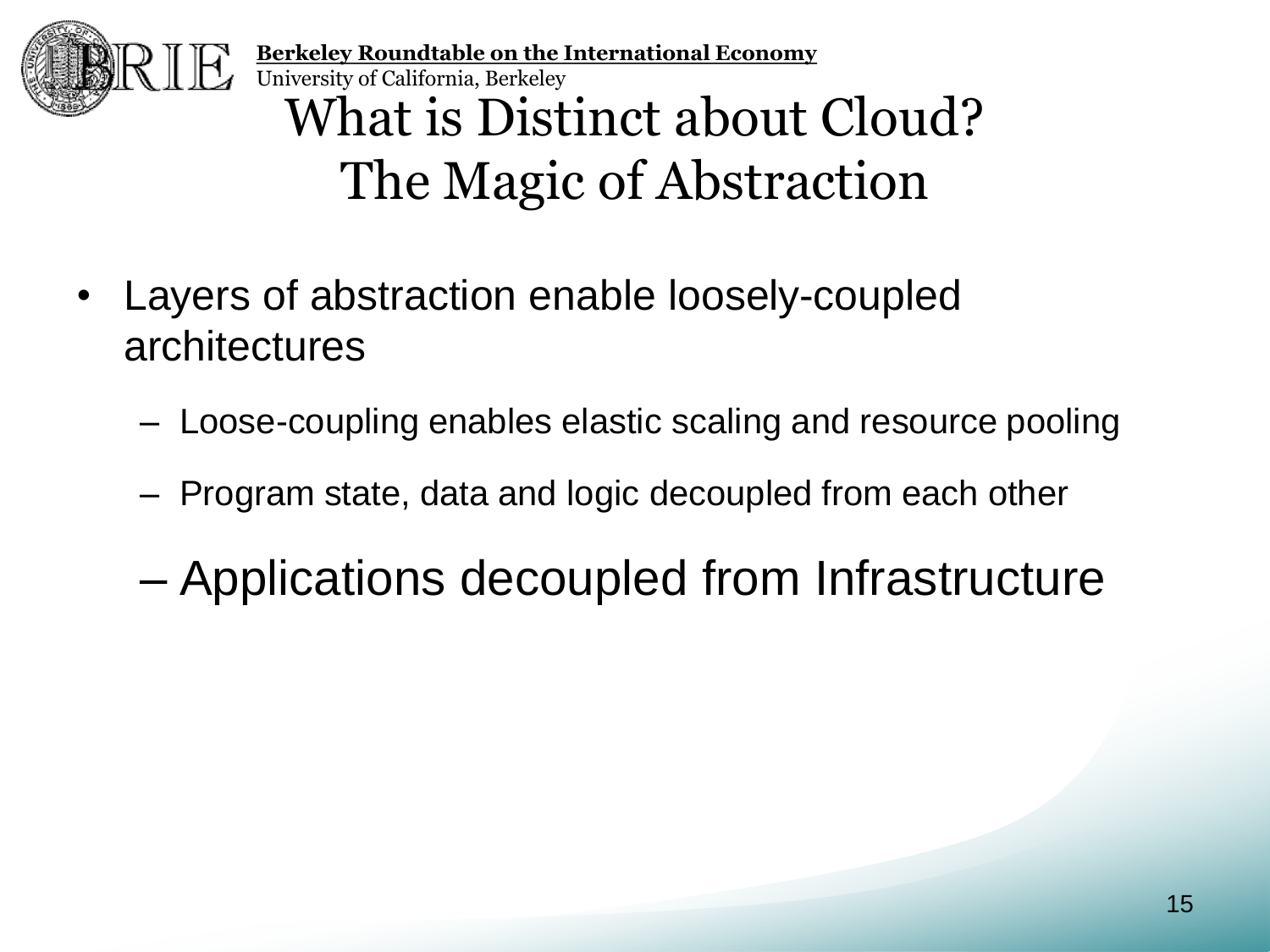

## Cloud Computing

- Delivers: **elastic computing services**  data storage, computation and networking - to users at the time, to the *location and in the quantity they wish to consume, with costs based only on the resources used.*
- Procure: **only the computing needed**
- Provides: **the illusion of infinite resources on demand**
- Moves: Computing costs from **CapEx to OpEx**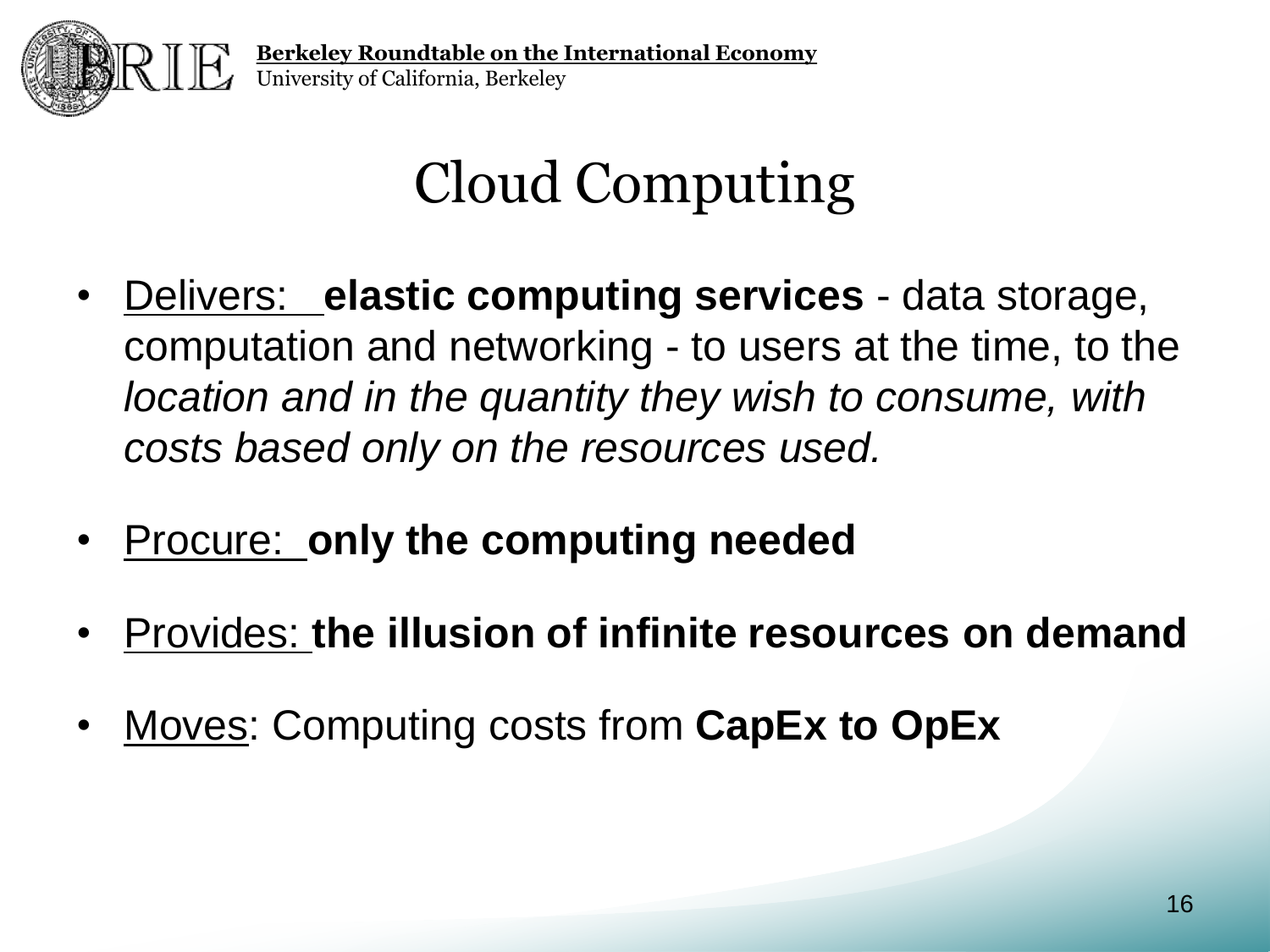# **Berkeley Roundtable on the International Economy**<br>
Timplications of Cloud Computing: A First Cut

- Users:
	- Radically lowers the cost of access and use
	- Digitally based Tools widely available
		- For SMEs and individuals
	- For larger firms:
		- Time to value will be crucial
- Providers: A competitive offering
	- Scale matters
	- The flavor matters
	- The "rules" of provision matter
	- The Providers are principally American <sup>17</sup>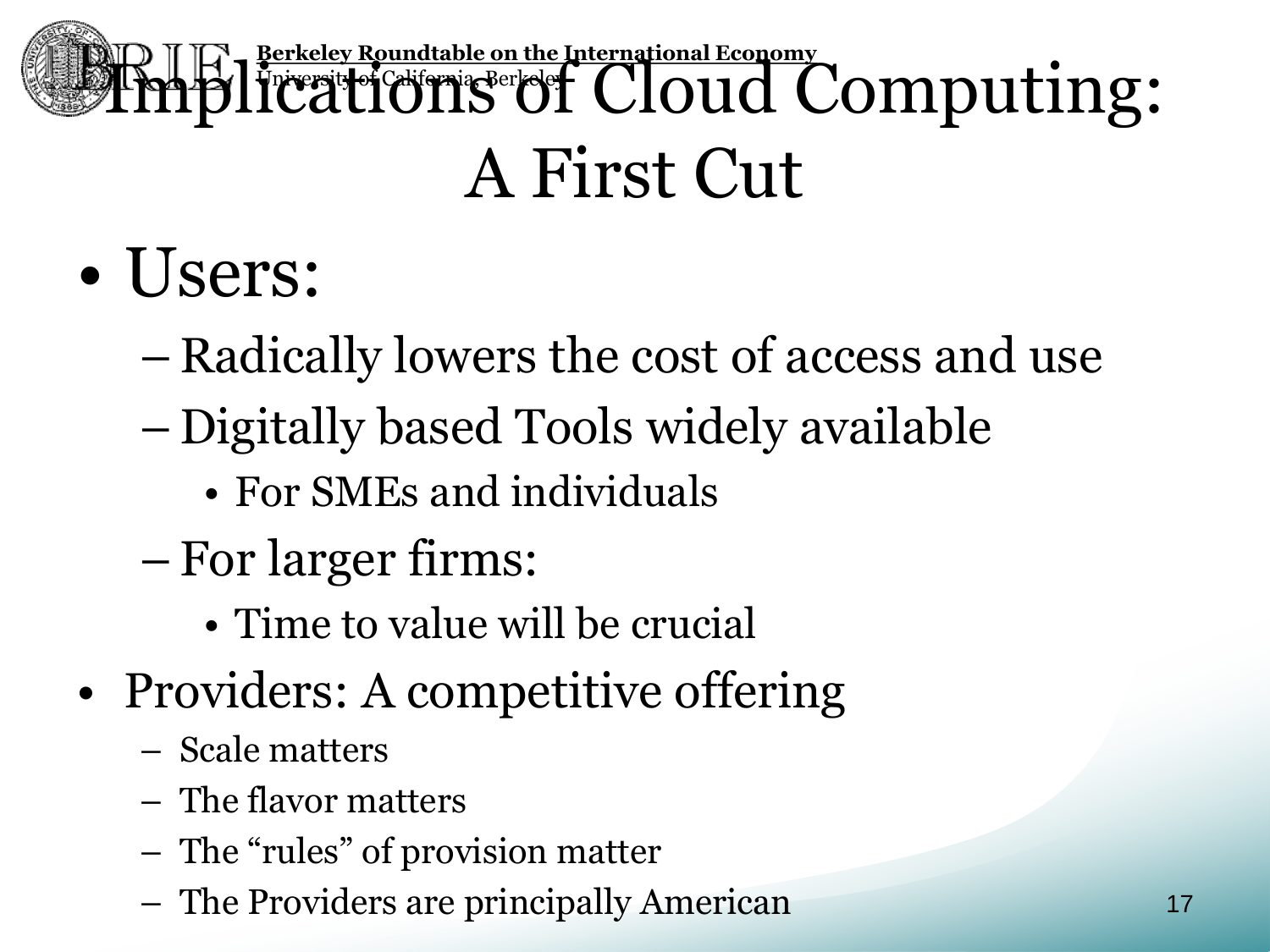

# Algorithms, as Platforms, Go to Live in the Cloud:

- Platform is a computing framework in which a range of activities can be conducted.
	- Platforms are then, can be, sources of new work or methods for reorganizing the existing work
- Platforms Grow on Platforms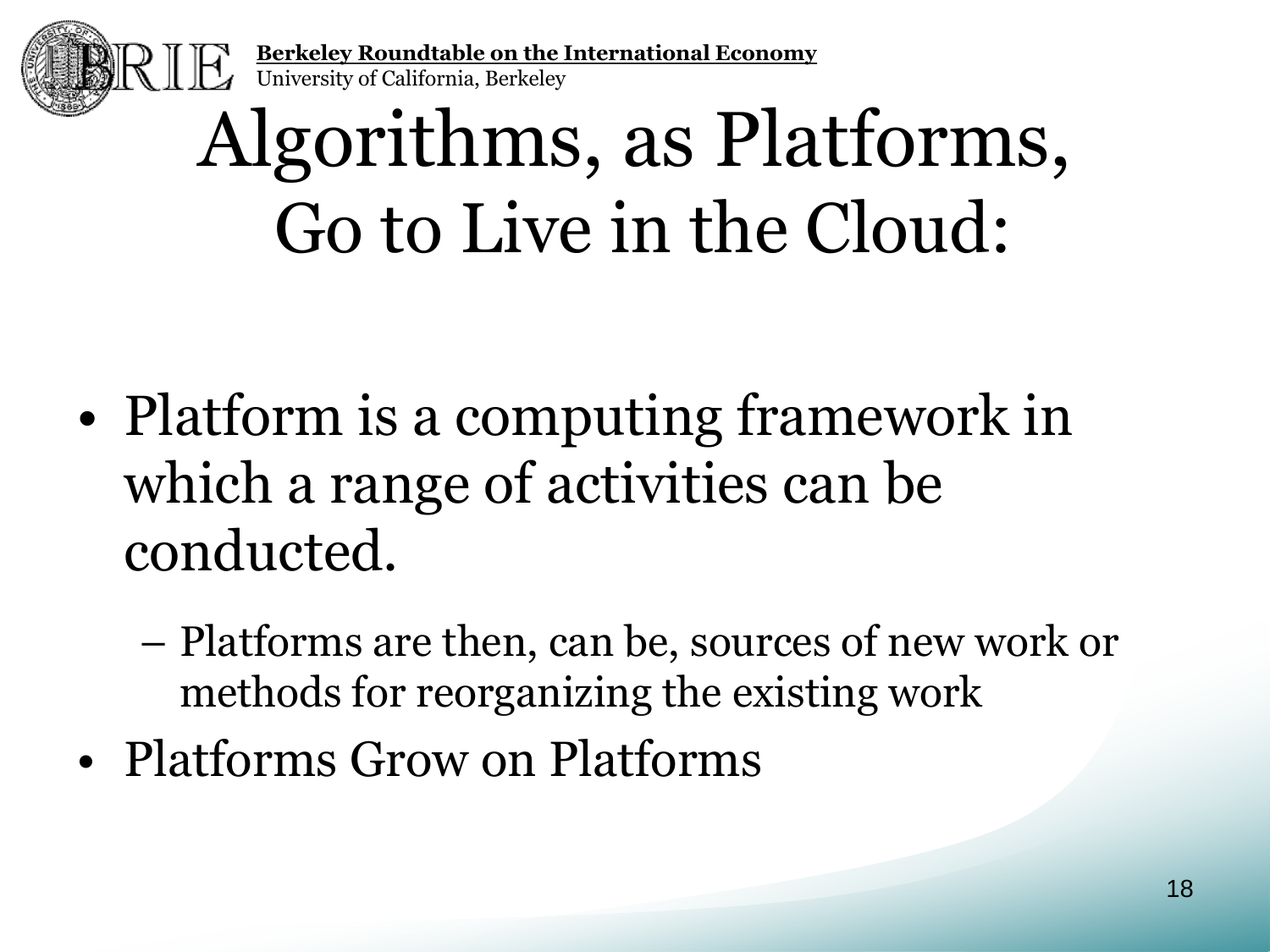

### Algorithms Go to Live in the Cloud: An Era of Platforms

- Platform for Platforms: Amazon Web Services
- App Stores: Apple/Android
- Globally biddable work: Odesk
- Transforming traditional business:
- Converting personal consumption goods into investment
	- Uber
	- Airbnb
- Occasional work:
	- Task Rabbit
- Virtual consignment: Ebay
- Finance and independent start up projects
	- Kickstarter <sup>19</sup>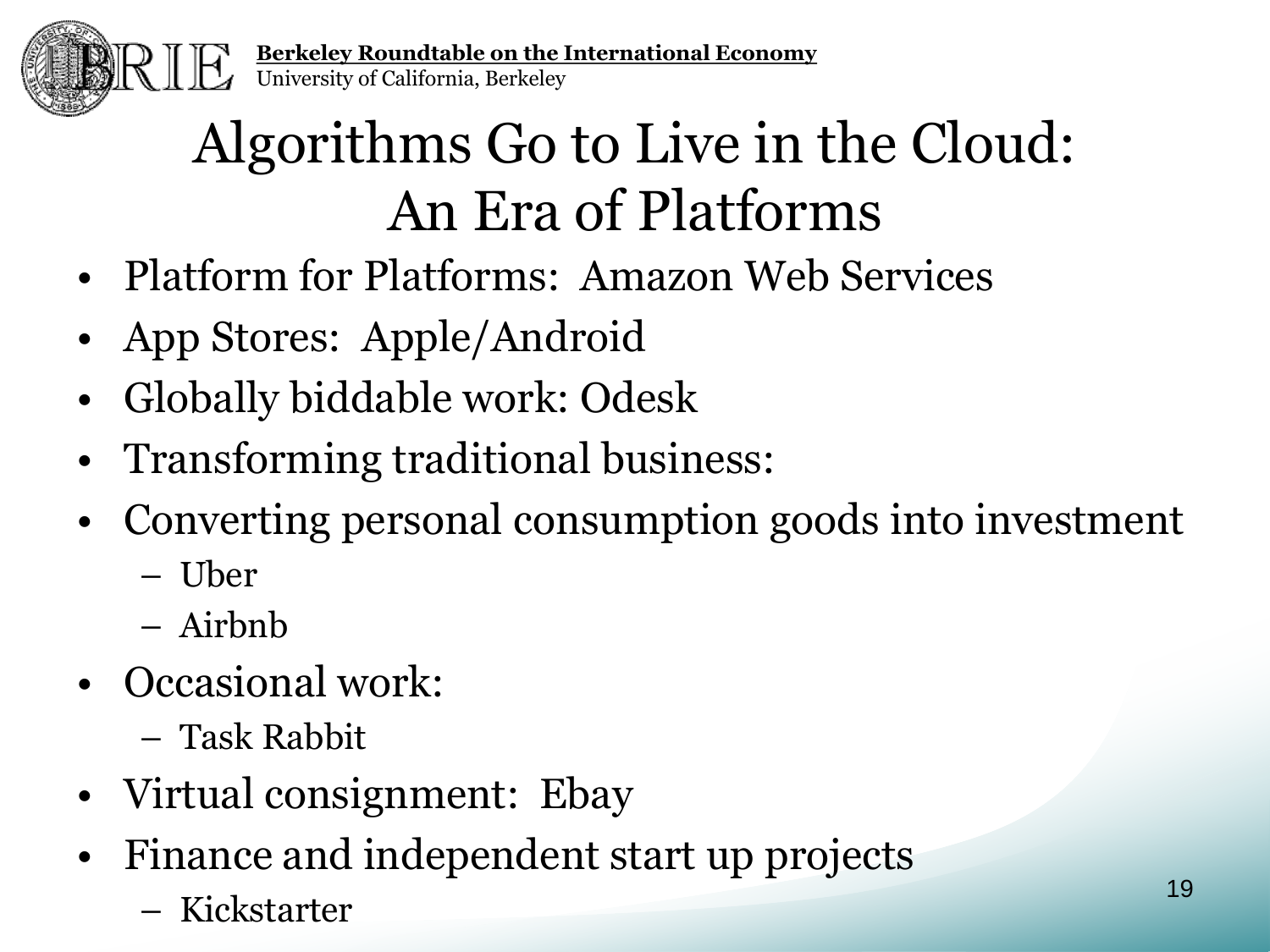

#### Tool Cost and Availability: Lowered?

• Cloud

- Open source
- Tech Shop model with software layer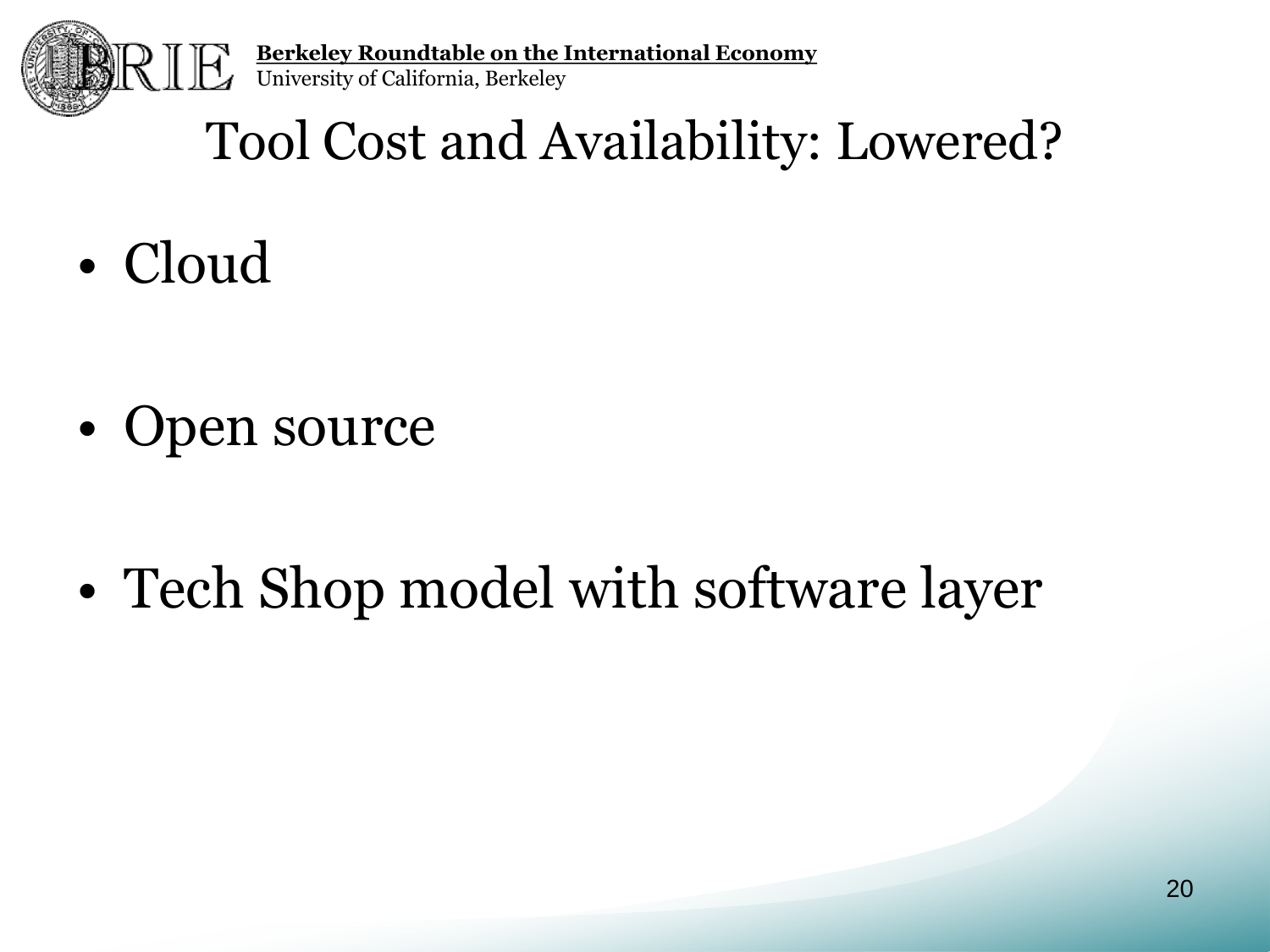

**Berkeley Roundtable on the International Economy**<br>University of **Alifornia, Berkeley And, Therefore**….. Questions

• How Value is Created?

• Who Captures the Gains?

• What Happens to Work?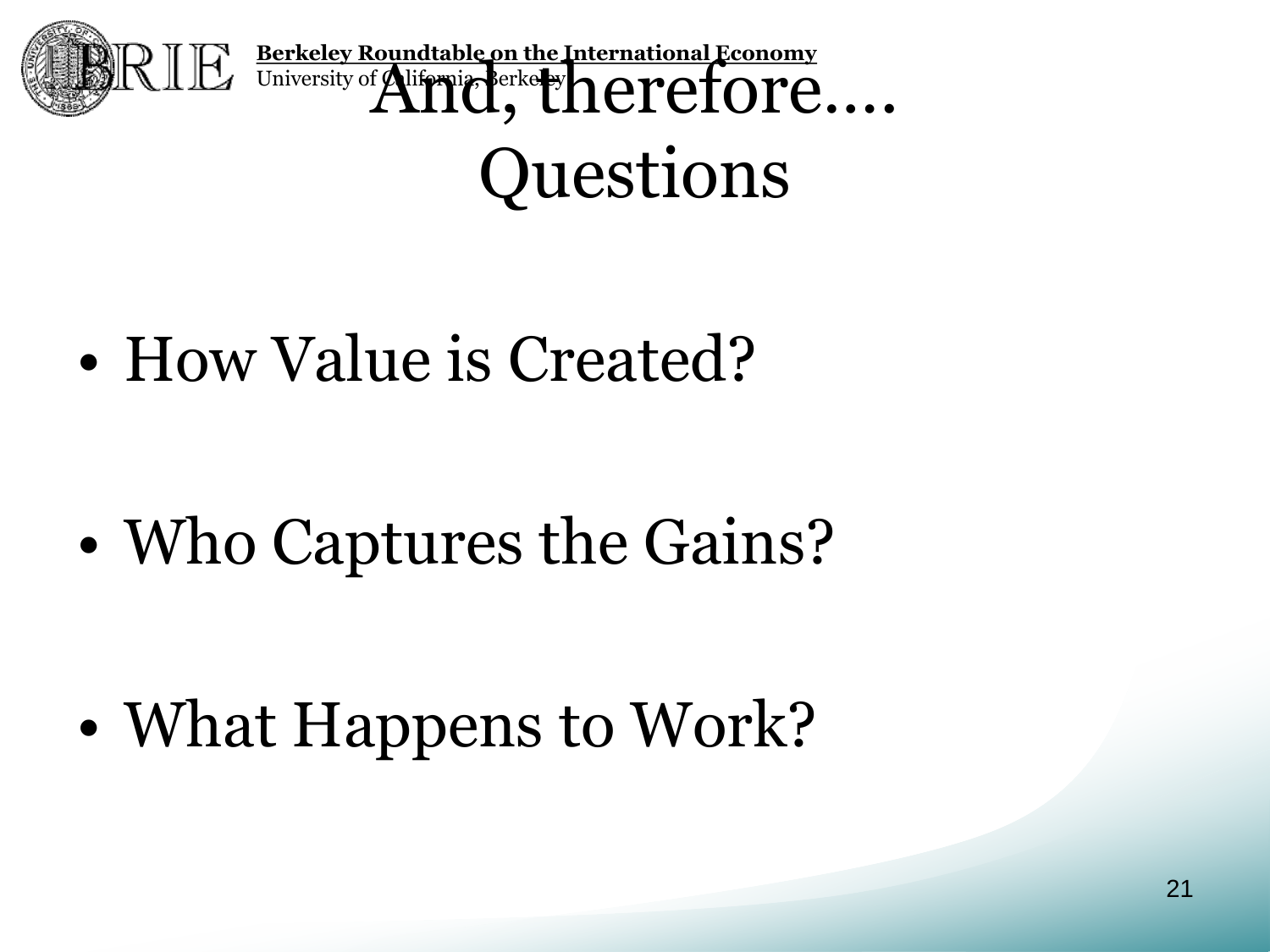

# Work in the Platform/Digital Age

- We know: Routine will be automated – (over time-usually)
- We Don't know
	- –Entirely new products will emerge
		- Services, platform based markets, manufactures
	- Production processes for them
	- Skills and reorganizing existing production
- The balance? To Be Determined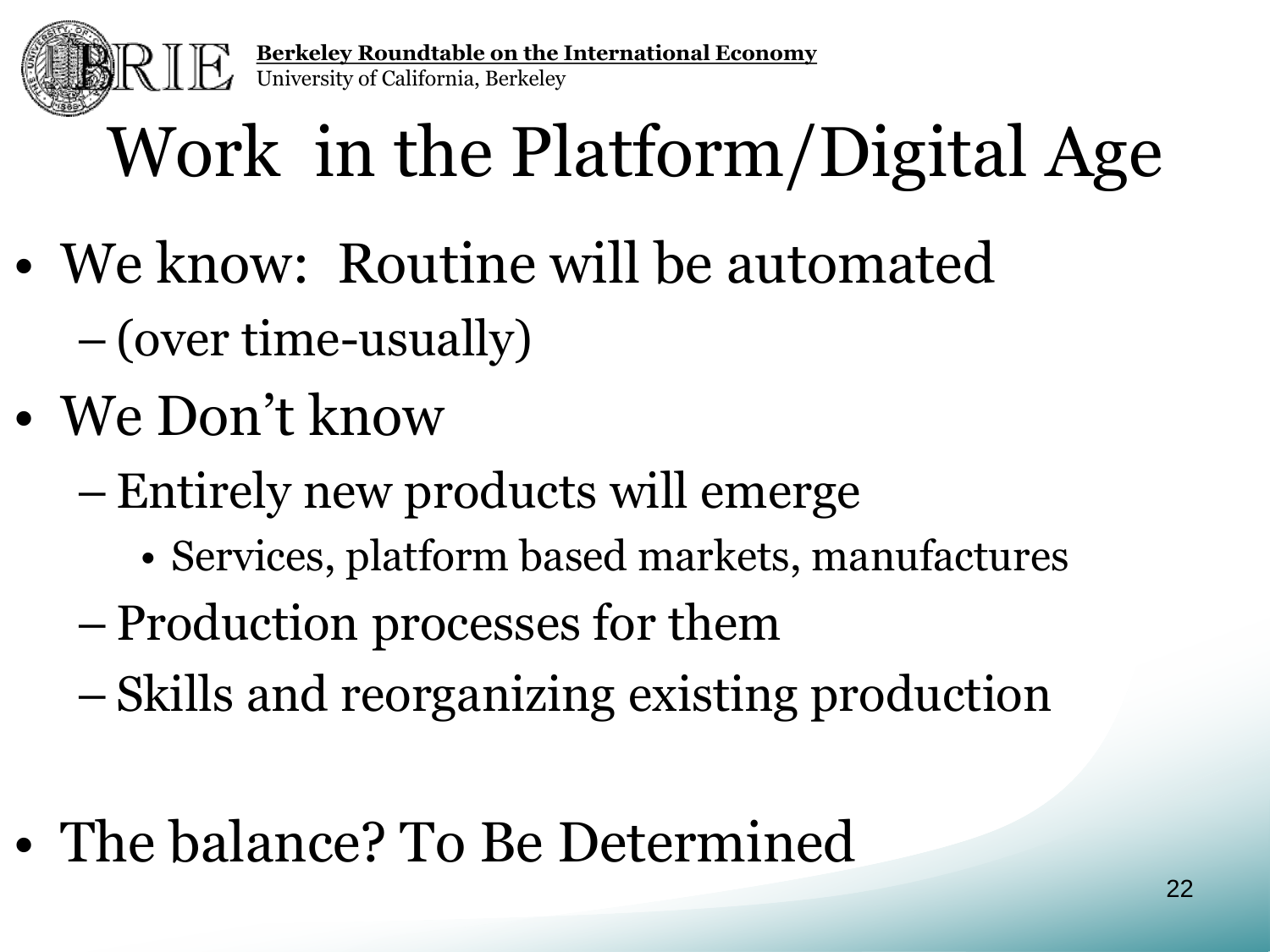

# Work in the Digital Era

- We know: Routine will (over time-usually) be automated
- We Don't know what will emerge
- Consider Internet of Things– Smart Building:
	- Designing; Developing; Maintaining; Building out; Innovating
- Consider 3D printing and Tech Shops: Automation on the classic shop floor, but
	- Lower costs for prototypes
	- Designers become key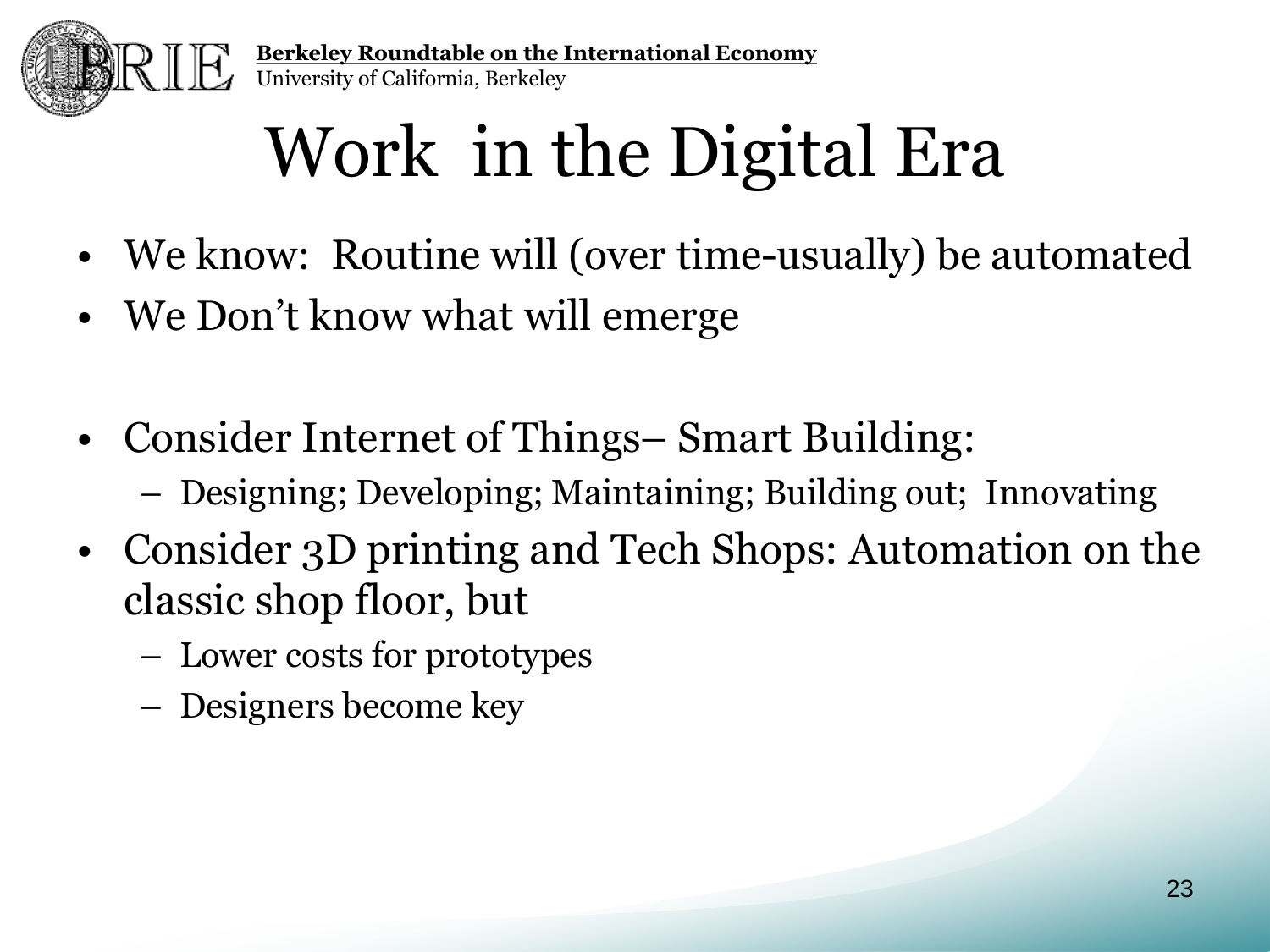

# Work Outcomes Depend on Deployment

• RFID (radio frequency ID) in retail – Denmark v. Walmarts

• Industrie 4.0/ Smart Services Welt – German v. US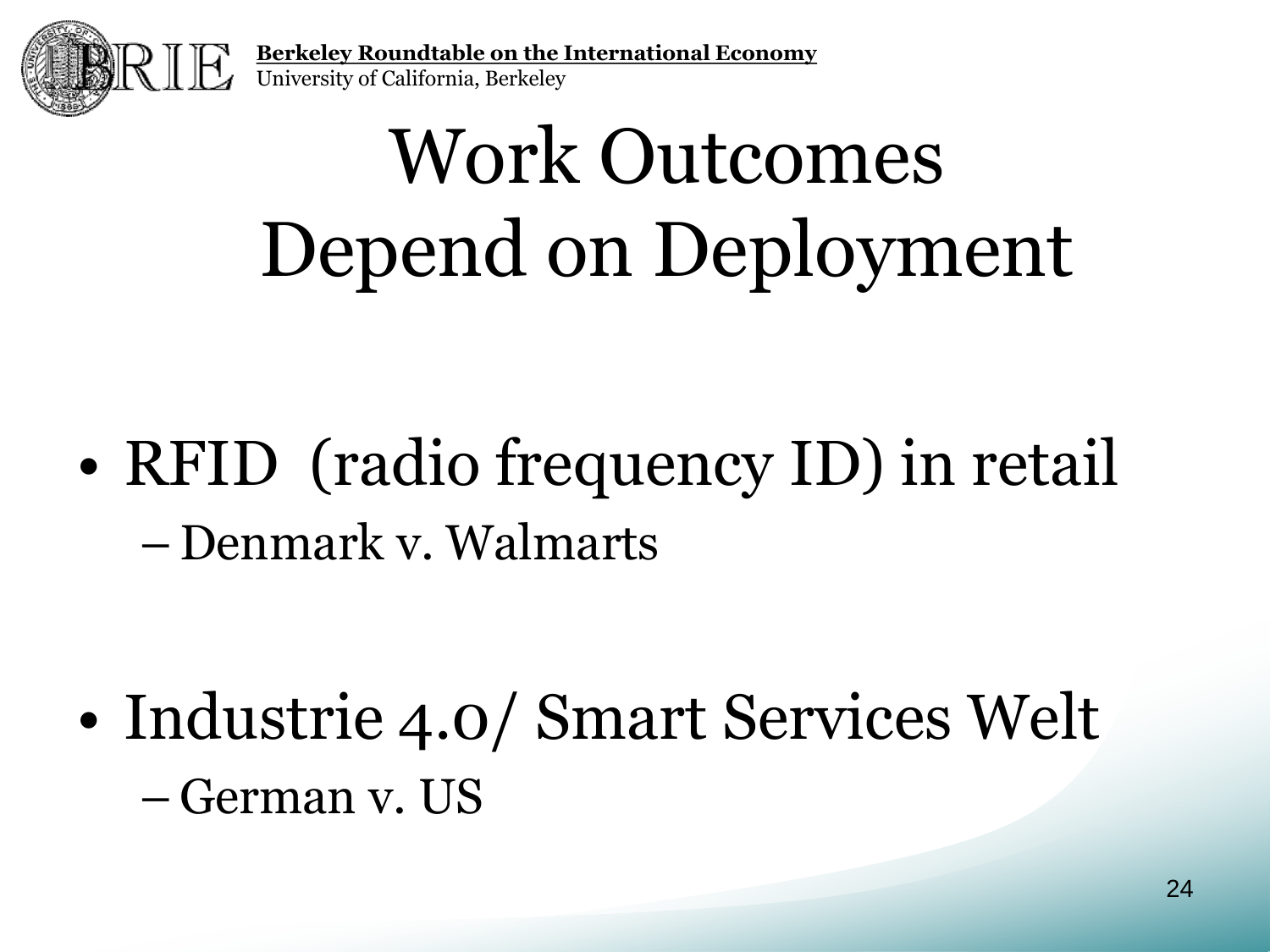

#### How is Work Packaged in A Era of Platforms and Algorithms

- How is work "packaged": How will work be Repackaged?
	- Employment?
	- Contractors?
	- Gigs?
- The "packages" matter-- issues include:
	- **Who bears risks and responsibilities**
	- **Are contractors entrepreneurs or vulnerable gig workers** <sup>25</sup>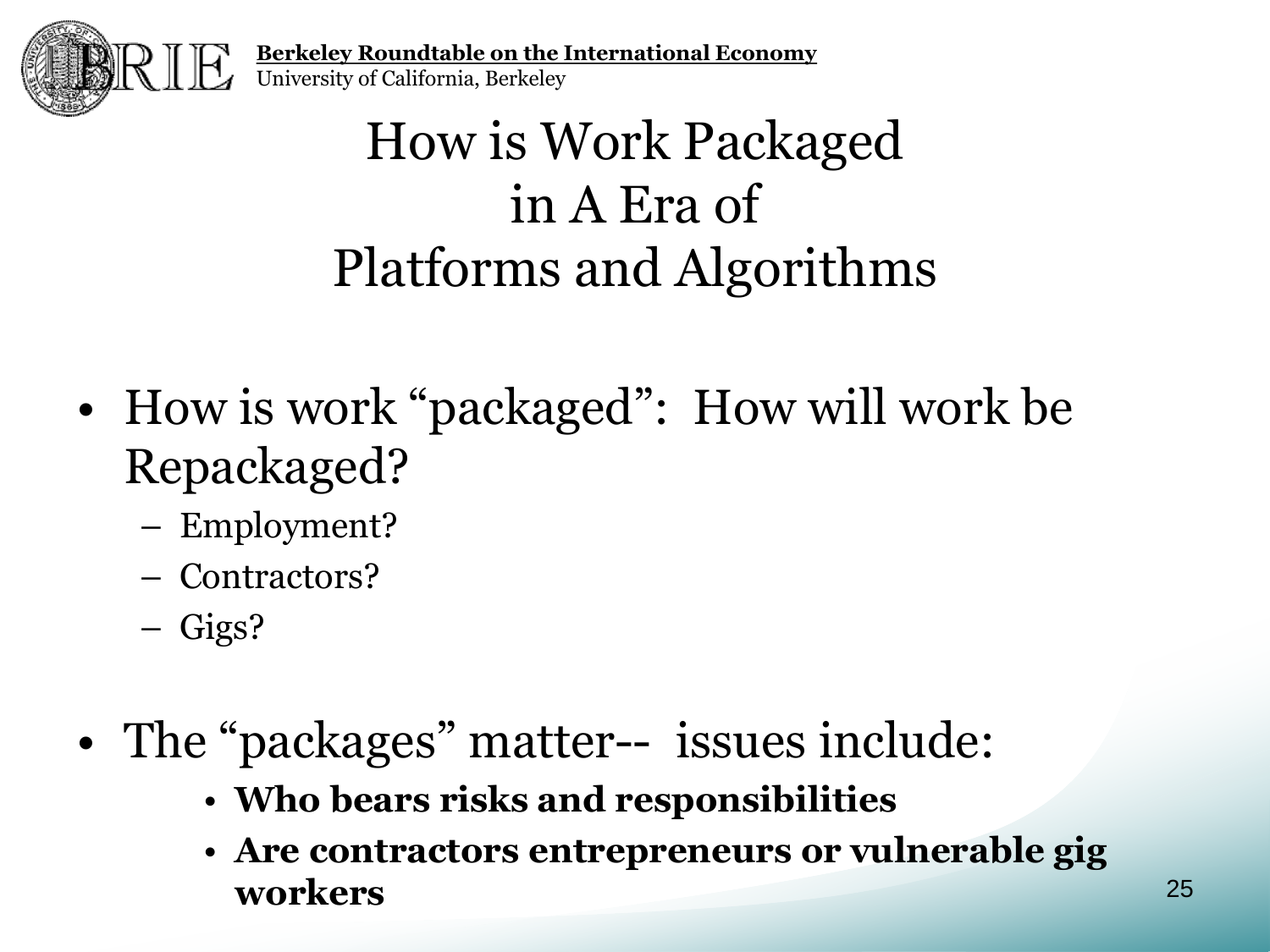

### Technology Deployment strategies influence:

- How many jobs
- What the tasks consist of
- How work is organized
- Labor markets. Serve whose interests organized by whom?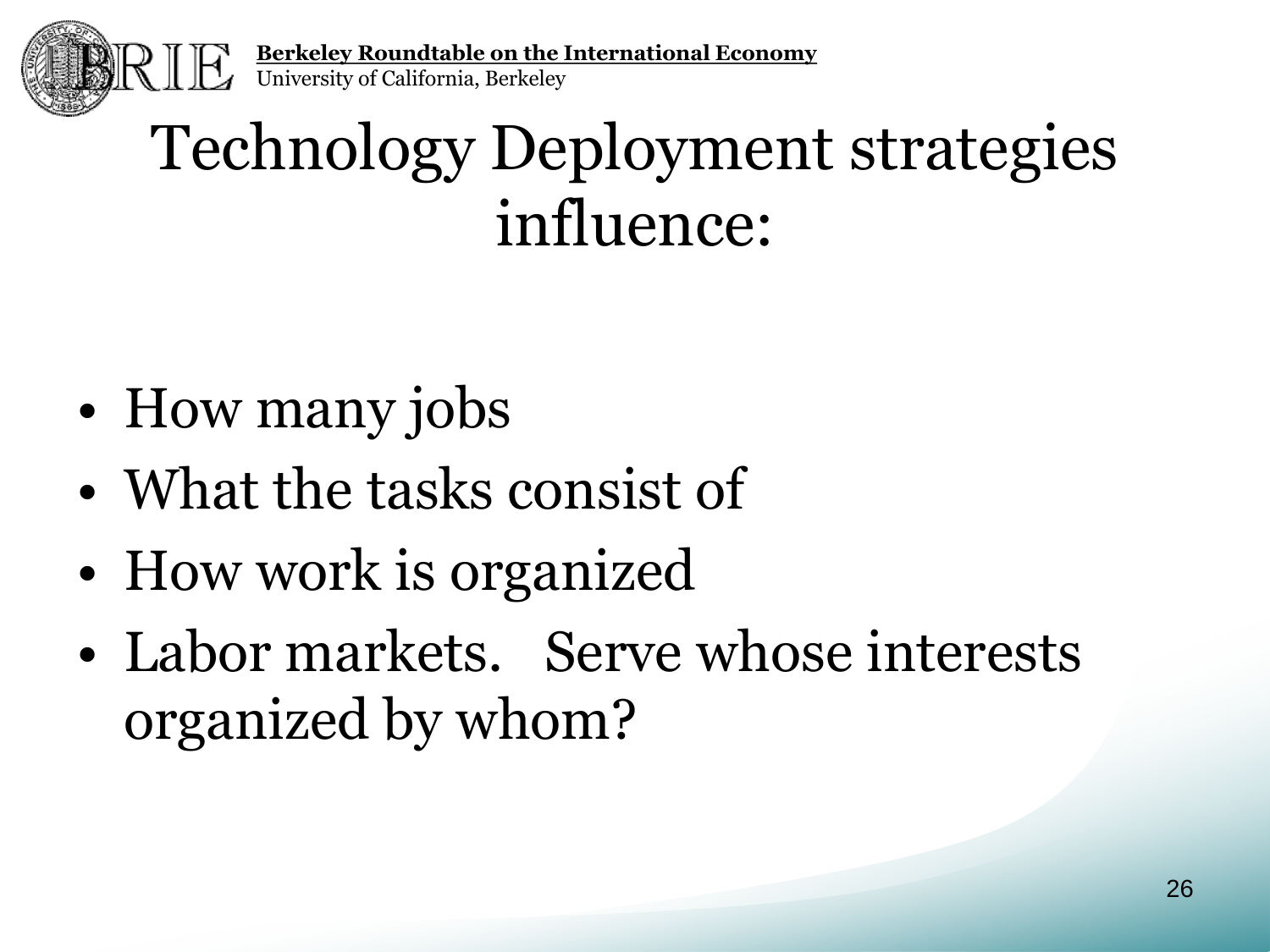

### Shaping Outcomes: Policy and Work in the Platform Age

### • Protections/regulations

- Protect the client
- Protect the workers
- Protect the community

### • Social protections and arrangements

- Welfare rights tied to employment?
- Welfare rights tied to citizenship?
- Terms of competition and taxation